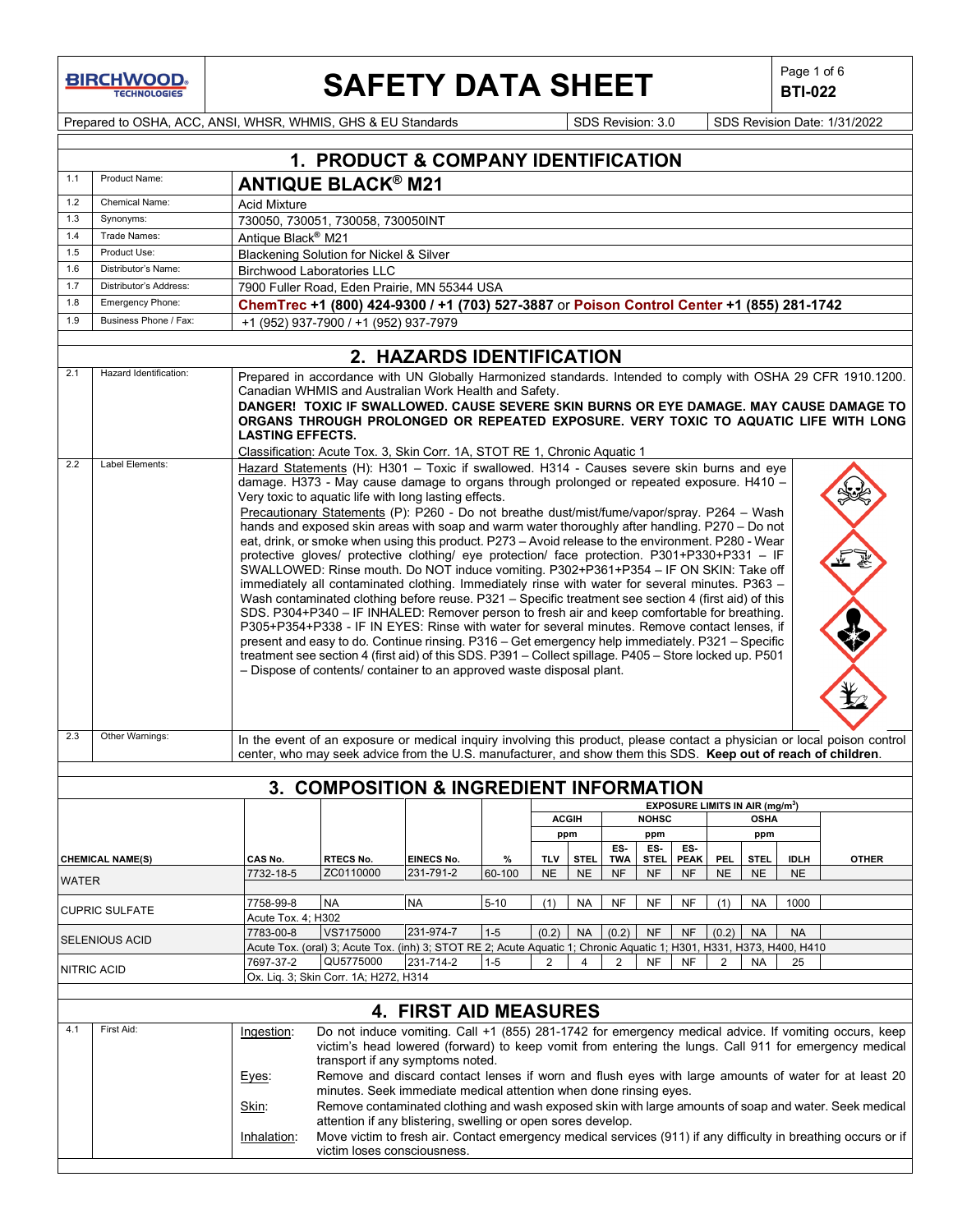

# **SAFETY DATA SHEET**  $\left|\begin{array}{cc} \text{Page 2 of 6} \\ \text{BTI-022} \end{array}\right|$

**BTI-022**

Prepared to OSHA, ACC, ANSI, WHSR, WHMIS, GHS & EU Standards Superinted Superinted SDS Revision: 3.0 SDS Revision Date: 1/31/2022

|      | 4. FIRST AID MEASURES - cont'd                                                                                                                                                                                                                 |                                                                                                                     |                                                                                                                                                                                                                                                  |            |                |               |                        |                        |                             |                        |                 |              |             |
|------|------------------------------------------------------------------------------------------------------------------------------------------------------------------------------------------------------------------------------------------------|---------------------------------------------------------------------------------------------------------------------|--------------------------------------------------------------------------------------------------------------------------------------------------------------------------------------------------------------------------------------------------|------------|----------------|---------------|------------------------|------------------------|-----------------------------|------------------------|-----------------|--------------|-------------|
| 4.2  | Effects of Exposure:                                                                                                                                                                                                                           | Eyes:                                                                                                               | Severe or permanent eye damage.                                                                                                                                                                                                                  |            |                |               |                        |                        |                             |                        |                 |              |             |
|      |                                                                                                                                                                                                                                                | Skin:                                                                                                               | Burns upon direct contact.                                                                                                                                                                                                                       |            |                |               |                        |                        |                             |                        |                 |              |             |
|      |                                                                                                                                                                                                                                                |                                                                                                                     | Severe burns of mouth, throat, stomach.<br>Ingestion:<br>Severe irritation or burns in respiratory tract and mucous membranes. Possible lung damage.                                                                                             |            |                |               |                        |                        |                             |                        |                 |              |             |
|      |                                                                                                                                                                                                                                                | Inhalation:                                                                                                         |                                                                                                                                                                                                                                                  |            |                |               |                        |                        |                             |                        |                 |              |             |
| 4.3  | Symptoms of Overexposure:                                                                                                                                                                                                                      | Eyes:                                                                                                               | Redness, burning, irritation, and swelling around eyes                                                                                                                                                                                           |            |                |               |                        |                        |                             |                        |                 |              |             |
|      |                                                                                                                                                                                                                                                | Skin:                                                                                                               | Redness, burning, itching, rash, blistering of skin.                                                                                                                                                                                             |            |                |               |                        |                        |                             |                        |                 |              |             |
|      |                                                                                                                                                                                                                                                | Ingestion:<br>Inhalation:                                                                                           | Nausea, vomiting, severe abdominal pain.<br>Coughing, wheezing, swelling of throat, irritation in mucous membranes, difficulty breathing.                                                                                                        |            |                |               |                        |                        |                             |                        |                 |              |             |
| 4.4  | Acute Health Effects:                                                                                                                                                                                                                          |                                                                                                                     | May be harmful if inhaled. Material is extremely destructive to the tissue of the mucous membranes and upper respiratory                                                                                                                         |            |                |               |                        |                        |                             |                        |                 |              |             |
|      |                                                                                                                                                                                                                                                |                                                                                                                     | tract. May be harmful if swallowed. Causes burns. May be harmful if absorbed through skin.                                                                                                                                                       |            |                |               |                        |                        |                             |                        |                 |              |             |
| 4.5  | Chronic Health Effects:                                                                                                                                                                                                                        |                                                                                                                     | May damage the nervous system, kidney and/or liver.                                                                                                                                                                                              |            |                |               |                        |                        |                             |                        |                 |              |             |
| 4.6  | Target Organs:                                                                                                                                                                                                                                 |                                                                                                                     | Eyes, skin, nervous system, kidneys, liver, respiratory system.                                                                                                                                                                                  |            |                |               |                        |                        |                             |                        |                 |              |             |
| 4.7  | <b>Medical Conditions</b><br>Aggravated by Exposure:                                                                                                                                                                                           |                                                                                                                     | Pre-existing dermatitis, other skin conditions, and disorders of the target                                                                                                                                                                      |            |                |               |                        | <b>HEALTH</b>          |                             |                        |                 |              | 3           |
|      |                                                                                                                                                                                                                                                |                                                                                                                     | organs (eyes, skin, and respiratory system) or impaired kidney function                                                                                                                                                                          |            |                |               |                        |                        | <b>FLAMMABILITY</b>         |                        |                 |              | 0           |
|      |                                                                                                                                                                                                                                                |                                                                                                                     | may be more susceptible to the effects of this substance. 1                                                                                                                                                                                      |            |                |               |                        |                        | <b>PHYSICAL HAZARDS</b>     |                        |                 |              | $\mathbf 2$ |
|      |                                                                                                                                                                                                                                                |                                                                                                                     |                                                                                                                                                                                                                                                  |            |                |               |                        |                        | <b>PROTECTIVE EQUIPMENT</b> |                        |                 |              | н           |
|      |                                                                                                                                                                                                                                                |                                                                                                                     |                                                                                                                                                                                                                                                  |            |                |               |                        | <b>EYES</b>            | <b>SKIN</b>                 |                        | <b>LUNGS</b>    |              |             |
| 4.8  | Notes to Physician:                                                                                                                                                                                                                            |                                                                                                                     | This product contains Selenious Acid and is potentially fatal if ingested even in small amounts. 24-hour admission should                                                                                                                        |            |                |               |                        |                        |                             |                        |                 |              |             |
|      |                                                                                                                                                                                                                                                |                                                                                                                     | be considered in asymptomatic or minimally symptomatic patients as delayed toxic effects including pulmonary edema and                                                                                                                           |            |                |               |                        |                        |                             |                        |                 |              |             |
|      |                                                                                                                                                                                                                                                |                                                                                                                     | multi-organ failure may occur. 24/7 medical toxicology consultation is available at +1 (855) 281-1742.                                                                                                                                           |            |                |               |                        |                        |                             |                        |                 |              |             |
|      |                                                                                                                                                                                                                                                |                                                                                                                     |                                                                                                                                                                                                                                                  |            |                |               |                        |                        |                             |                        |                 |              |             |
|      |                                                                                                                                                                                                                                                |                                                                                                                     | <b>5. FIREFIGHTING MEASURES</b>                                                                                                                                                                                                                  |            |                |               |                        |                        |                             |                        |                 |              |             |
| 5.1  | Fire & Explosion Hazards:                                                                                                                                                                                                                      |                                                                                                                     | Non-flammable. May react with metals to release hydrogen gas, which can form explosive mixtures with                                                                                                                                             |            |                |               |                        |                        |                             |                        |                 |              |             |
|      |                                                                                                                                                                                                                                                |                                                                                                                     | air. May intensity fire; oxidizer. Keep/Store away from clothing/ combustible materials.                                                                                                                                                         |            |                |               |                        |                        |                             |                        |                 |              |             |
| 5.2  | <b>Extinguishing Methods:</b>                                                                                                                                                                                                                  |                                                                                                                     | Use fire-extinguishing media appropriate for surrounding materials.                                                                                                                                                                              |            |                |               |                        |                        |                             |                        |                 |              |             |
| 5.3  | <b>Firefighting Procedures:</b>                                                                                                                                                                                                                |                                                                                                                     | As with any fire, firefighters should wear appropriate protective equipment including a MSHA/NIOSH                                                                                                                                               |            |                |               |                        |                        |                             |                        |                 |              |             |
|      |                                                                                                                                                                                                                                                |                                                                                                                     | approved or equivalent self-contained breathing apparatus (SCBA) and protective clothing. Fight fires<br>as for surrounding materials. Hazardous decomposition products may be released. Thermal                                                 |            |                |               |                        |                        |                             |                        |                 |              |             |
|      |                                                                                                                                                                                                                                                |                                                                                                                     | degradation may produce oxides of carbon, phosphorous, selenium and/or nitrogen, hydrocarbons                                                                                                                                                    |            |                |               |                        |                        |                             |                        |                 |              |             |
|      |                                                                                                                                                                                                                                                |                                                                                                                     | and/or derivatives. Fire should be fought from a safe distance. Keep containers cool until well after the                                                                                                                                        |            |                |               |                        |                        |                             |                        |                 |              |             |
|      |                                                                                                                                                                                                                                                |                                                                                                                     | fire is out. Use water spray to cool fire-exposed surfaces and to protect personal. Fight fire upwind.                                                                                                                                           |            |                |               |                        |                        |                             |                        |                 |              |             |
|      |                                                                                                                                                                                                                                                |                                                                                                                     | Prevent runoff from fire control or dilution from entering sewers, drains, drinking water supply, or any                                                                                                                                         |            |                |               |                        |                        |                             |                        |                 |              |             |
|      |                                                                                                                                                                                                                                                | natural waterway.                                                                                                   |                                                                                                                                                                                                                                                  |            |                |               |                        |                        |                             |                        |                 |              |             |
|      |                                                                                                                                                                                                                                                |                                                                                                                     | 6. ACCIDENTAL RELEASE MEASURES                                                                                                                                                                                                                   |            |                |               |                        |                        |                             |                        |                 |              |             |
| 6.1  | Spills:<br>Before cleaning any spill or leak, individuals involved in spill cleanup must wear appropriate Personal Protective Equipment                                                                                                        |                                                                                                                     |                                                                                                                                                                                                                                                  |            |                |               |                        |                        |                             |                        |                 |              |             |
|      | (PPE). Use safety glasses or safety goggles and face shield; use gloves and other protective clothing (e.g., apron, boots,                                                                                                                     |                                                                                                                     |                                                                                                                                                                                                                                                  |            |                |               |                        |                        |                             |                        |                 |              |             |
|      | etc.) to prevent skin contact.                                                                                                                                                                                                                 |                                                                                                                     |                                                                                                                                                                                                                                                  |            |                |               |                        |                        |                             |                        |                 |              |             |
|      |                                                                                                                                                                                                                                                | Small Spills: Wear appropriate protective equipment including gloves and protective eyewear. Use a non-combustible, |                                                                                                                                                                                                                                                  |            |                |               |                        |                        |                             |                        |                 |              |             |
|      | inert material such as vermiculite or sand to soak up the product and place into a container for later disposal.<br>Large Spills: Keep incompatible materials (e.g., organics such as oil) away from spill. Stay upwind and away from spill or |                                                                                                                     |                                                                                                                                                                                                                                                  |            |                |               |                        |                        |                             |                        |                 |              |             |
|      | release. Isolate immediate hazard area and keep unauthorized personnel out of area. Stop spill or release if it can be                                                                                                                         |                                                                                                                     |                                                                                                                                                                                                                                                  |            |                |               |                        |                        |                             |                        |                 |              |             |
|      |                                                                                                                                                                                                                                                |                                                                                                                     | done with minimal risk. Wear appropriate protective equipment including respiratory protection as conditions warrant.                                                                                                                            |            |                |               |                        |                        |                             |                        |                 |              |             |
|      |                                                                                                                                                                                                                                                |                                                                                                                     | Recover as much free liquid as possible and collect in acid-resistant container. Use absorbent to pick up residue. Avoid                                                                                                                         |            |                |               |                        |                        |                             |                        |                 |              |             |
|      |                                                                                                                                                                                                                                                |                                                                                                                     | discharging liquid directly into a sewer or surface waters.                                                                                                                                                                                      |            |                |               |                        |                        |                             |                        |                 |              |             |
|      |                                                                                                                                                                                                                                                |                                                                                                                     | 7. HANDLING & STORAGE INFORMATION                                                                                                                                                                                                                |            |                |               |                        |                        |                             |                        |                 |              |             |
| 7.1  | Work & Hygiene Practices:                                                                                                                                                                                                                      |                                                                                                                     |                                                                                                                                                                                                                                                  |            |                |               |                        |                        |                             |                        |                 |              |             |
|      |                                                                                                                                                                                                                                                |                                                                                                                     | Avoid breathing mists or spray. Avoid eye and skin contact. Wear protective equipment when handling product. Keep out<br>of the reach of children. Do not eat, drink or smoke when handling this product. Wash thoroughly after handling. Do not |            |                |               |                        |                        |                             |                        |                 |              |             |
|      |                                                                                                                                                                                                                                                |                                                                                                                     | expose to heat and flame. Use only in ventilated areas. Keep out of the reach of children. Immediately clean-up and                                                                                                                              |            |                |               |                        |                        |                             |                        |                 |              |             |
|      |                                                                                                                                                                                                                                                |                                                                                                                     | decontaminate any spills or residues.                                                                                                                                                                                                            |            |                |               |                        |                        |                             |                        |                 |              |             |
| 7.2  | Storage & Handling:                                                                                                                                                                                                                            |                                                                                                                     | Use and store in a cool, dry, well-ventilated location (e.g., local exhaust ventilation, fans) away from heat and direct sunlight.                                                                                                               |            |                |               |                        |                        |                             |                        |                 |              |             |
|      |                                                                                                                                                                                                                                                |                                                                                                                     | Store in acid-resistant containers. Keep containers covered when not in use. Avoid temperatures above 40°C (120°F).                                                                                                                              |            |                |               |                        |                        |                             |                        |                 |              |             |
|      |                                                                                                                                                                                                                                                |                                                                                                                     | Keep away from incompatible substances (see Section 10). Protect containers from physical damage.                                                                                                                                                |            |                |               |                        |                        |                             |                        |                 |              |             |
| 7.3  | <b>Special Precautions:</b>                                                                                                                                                                                                                    |                                                                                                                     | Empty containers may retain hazardous product residues. Keep/Store away from clothing/ combustible materials.                                                                                                                                    |            |                |               |                        |                        |                             |                        |                 |              |             |
|      |                                                                                                                                                                                                                                                |                                                                                                                     | 8. EXPOSURE CONTROLS & PERSONAL PROTECTION                                                                                                                                                                                                       |            |                |               |                        |                        |                             |                        |                 |              |             |
| .8.1 | <b>Exposure Limits:</b>                                                                                                                                                                                                                        |                                                                                                                     |                                                                                                                                                                                                                                                  |            | <b>ACGIH</b>   |               | <b>NOHSC</b>           |                        |                             | <b>OSHA</b>            |                 | <b>OTHER</b> |             |
|      | ppm $(mg/m3)$                                                                                                                                                                                                                                  |                                                                                                                     |                                                                                                                                                                                                                                                  |            |                |               | ES-                    | ES-                    |                             |                        |                 |              |             |
|      |                                                                                                                                                                                                                                                | <b>CHEMICAL NAME(S)</b>                                                                                             |                                                                                                                                                                                                                                                  | <b>TLV</b> | <b>STEL</b>    | <b>ES-TWA</b> | <b>STEL</b>            | <b>PEAK</b>            | PEL                         | <b>STEL</b>            | <b>IDLH</b>     |              |             |
|      |                                                                                                                                                                                                                                                | <b>CUPRIC SULFATE</b>                                                                                               |                                                                                                                                                                                                                                                  | (1)        | NA             | <b>NF</b>     | NF                     | NF                     | (1)                         | <b>NA</b>              | 1000            |              |             |
|      |                                                                                                                                                                                                                                                | SELENIOUS ACID<br>NITRIC ACID                                                                                       |                                                                                                                                                                                                                                                  | (0.2)<br>2 | <b>NA</b><br>4 | (0.2)<br>2    | <b>NF</b><br><b>NF</b> | <b>NF</b><br><b>NF</b> | (0.2)<br>$\mathbf{2}$       | <b>NA</b><br><b>NA</b> | <b>NA</b><br>25 |              |             |
|      |                                                                                                                                                                                                                                                |                                                                                                                     |                                                                                                                                                                                                                                                  |            |                |               |                        |                        |                             |                        |                 |              |             |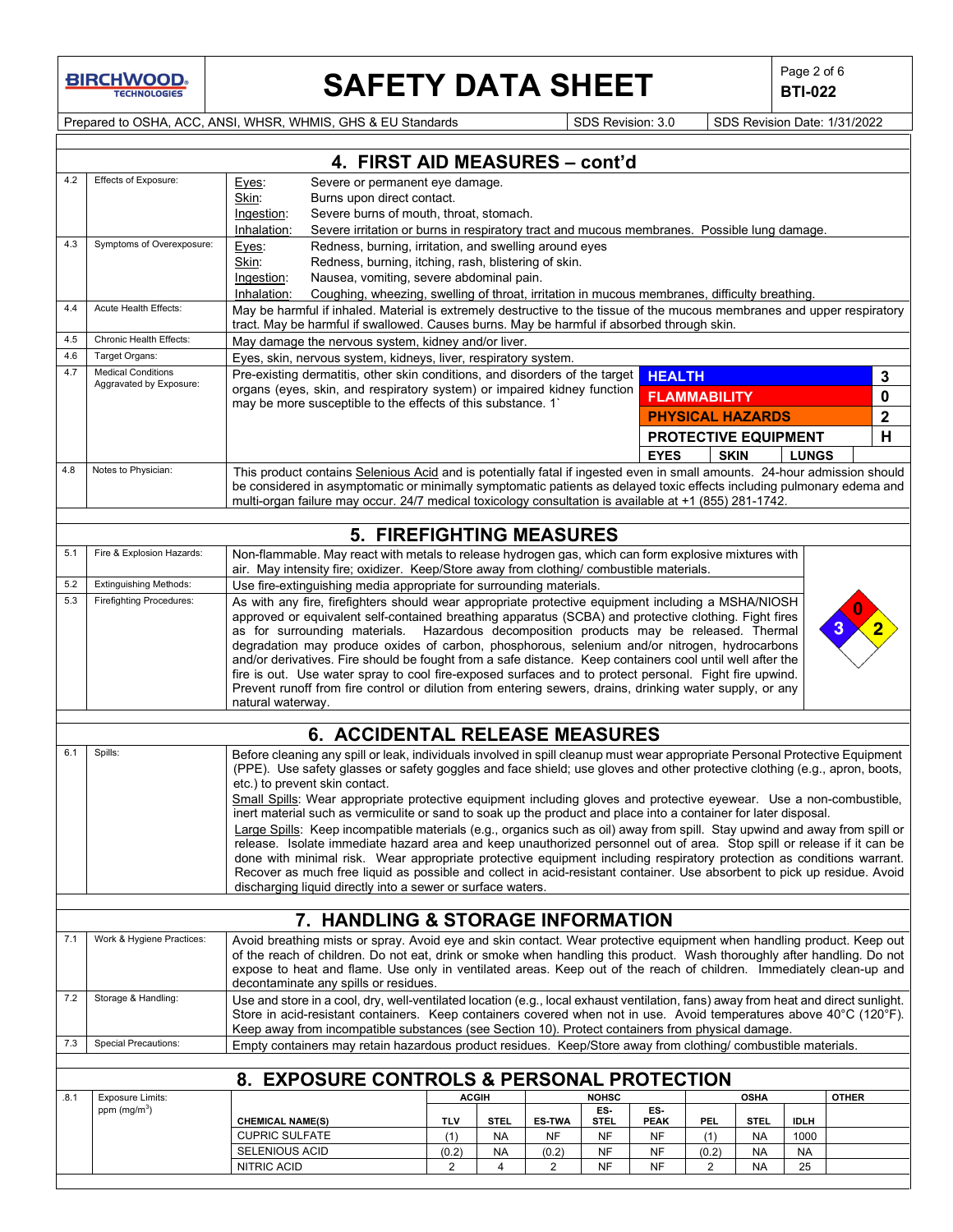**BIRCHWOOD** 

## SAFETY DATA SHEET **Page 3 of 6** Page 3 of 6

**BTI-022**

Prepared to OSHA, ACC, ANSI, WHSR, WHMIS, GHS & EU Standards Superiority SDS Revision: 3.0 SDS Revision Date: 1/31/2022

|              |                                                                   | 8. EXPOSURE CONTROLS & PERSONAL PROTECTION - cont'd                                                                                                                                                                                                                                                                            |
|--------------|-------------------------------------------------------------------|--------------------------------------------------------------------------------------------------------------------------------------------------------------------------------------------------------------------------------------------------------------------------------------------------------------------------------|
| 8.2          | Ventilation & Engineering<br>Controls:                            | Use local or general exhaust ventilation to effectively remove and prevent buildup of vapors or mist generated from the<br>handling of this product. Ensure appropriate decontamination equipment is available (e.g., sink, safety shower, eye-wash<br>station).                                                               |
| 8.3          | <b>Respiratory Protection:</b>                                    | In instances where vapors or sprays of this product are generated, and respiratory protection is needed,<br>use only protection authorized by 29 CFR §1910.134, applicable U.S. State regulations, or the Canadian<br>CAS Standard Z94.4-93 and applicable standards of Canadian Provinces, EC member States, or<br>Australia. |
| 8.4          | Eye Protection:                                                   | Safety glasses with side shields must be used when handling or using this product. A protective face<br>shield is also recommended.                                                                                                                                                                                            |
| 8.5          | Hand Protection:                                                  | Wear protective, chemical-resistant gloves (e.g., neoprene) when using or handling this product.                                                                                                                                                                                                                               |
| 8.6          | <b>Body Protection:</b>                                           | A chemical resistant apron and/or protective clothing are recommended when handling or using this<br>product.                                                                                                                                                                                                                  |
|              |                                                                   |                                                                                                                                                                                                                                                                                                                                |
|              |                                                                   | 9. PHYSICAL & CHEMICAL PROPERTIES                                                                                                                                                                                                                                                                                              |
| 9.1          | Appearance:                                                       | Clear liquid                                                                                                                                                                                                                                                                                                                   |
| 9.2          | Odor:                                                             | Odorless                                                                                                                                                                                                                                                                                                                       |
| 9.3          | Odor Threshold:                                                   | 0.29 to 0.98 ppm (Nitric Acid)                                                                                                                                                                                                                                                                                                 |
| 9.4          | pH:                                                               | 1.2                                                                                                                                                                                                                                                                                                                            |
| 9.5          | Melting Point/Freezing Point:                                     | <b>NA</b>                                                                                                                                                                                                                                                                                                                      |
| 9.6          | Initial Boiling Point/Boiling<br>Range:                           | $> 100 °C$ ( $> 212 °F$ )                                                                                                                                                                                                                                                                                                      |
| 9.7          | Flashpoint:                                                       | Wax: 207 °C (405 °F) COC                                                                                                                                                                                                                                                                                                       |
| 9.8          | Upper/Lower Flammability                                          | <b>NA</b>                                                                                                                                                                                                                                                                                                                      |
| 9.9          | Limits:<br>Vapor Pressure:                                        | <b>NA</b>                                                                                                                                                                                                                                                                                                                      |
| 9.10         | Vapor Density:                                                    | $< 1.0$ (air = 1.0)                                                                                                                                                                                                                                                                                                            |
| 9.11         | Relative Density:                                                 | 1.017                                                                                                                                                                                                                                                                                                                          |
| 9.12         | Solubility:                                                       | Complete (water)                                                                                                                                                                                                                                                                                                               |
| 9.13         | Partition Coefficient (log Pow):                                  | <b>NA</b>                                                                                                                                                                                                                                                                                                                      |
| 9.14         | Autoignition Temperature:                                         | <b>NA</b>                                                                                                                                                                                                                                                                                                                      |
| 9.15         | Decomposition Temperature:                                        | <b>NA</b>                                                                                                                                                                                                                                                                                                                      |
| 9.16         | Viscosity:                                                        | <b>NA</b>                                                                                                                                                                                                                                                                                                                      |
| 9.17         | Other Information:                                                | Evaporation Rate: $<$ 1.0 (ethyl ether = 1.0)                                                                                                                                                                                                                                                                                  |
|              |                                                                   |                                                                                                                                                                                                                                                                                                                                |
|              |                                                                   | <b>10. STABILITY &amp; REACTIVITY</b>                                                                                                                                                                                                                                                                                          |
| 10.1         | Stability:                                                        | Stable at normal temperatures.                                                                                                                                                                                                                                                                                                 |
| 10.2         | Hazardous Decomposition<br>Products:<br>Hazardous Polymerization: | Reaction with organics and strong reducing agents can produce organoselenides and hydrogen selenide. Thermal<br>decomposition may produce selenium, nitrogen, phosphoric and copper oxides.                                                                                                                                    |
| 10.3<br>10.4 | Conditions to Avoid:                                              | Will not occur.                                                                                                                                                                                                                                                                                                                |
|              |                                                                   | Excessive heat, shock, friction.                                                                                                                                                                                                                                                                                               |
| 10.5         | Incompatible Substances:                                          | Cyanides, water-reactive substances, strong reducing agents, chlorinated cleaners or sanitizers, combustible organic<br>materials, most metals.                                                                                                                                                                                |
|              |                                                                   | <b>11. TOXICOLOGICAL INFORMATION</b>                                                                                                                                                                                                                                                                                           |
| 11.1         | Routes of Entry:                                                  | Inhalation:<br>Absorption:<br>Ingestion:<br><b>YES</b><br><b>YES</b><br>NO                                                                                                                                                                                                                                                     |
| 11.2         | <b>Toxicity Data:</b>                                             | Cupric Sulfate: $LD_{50}$ (oral, rat) = 300 mg/kg                                                                                                                                                                                                                                                                              |
| 11.3         | Acute Toxicity:                                                   | See Section 2.4                                                                                                                                                                                                                                                                                                                |
| 11.4         | Chronic Toxicity:                                                 | See Section 2.5                                                                                                                                                                                                                                                                                                                |
| 11.5         | Suspected Carcinogen:                                             | Selenious Acid is listed by IARC on Group 3 (not classifiable as to its carcinogenicity to humans)                                                                                                                                                                                                                             |
| 11.6         | Reproductive Toxicity:                                            | This product is not reported to cause reproductive toxicity in humans.                                                                                                                                                                                                                                                         |
|              | Mutagenicity:                                                     | This product is not reported to produce mutagenic effects in humans.                                                                                                                                                                                                                                                           |
|              | Embryotoxicity:<br>Teratogenicity:                                | This product is not reported to produce embryotoxic effects in humans.<br>This product is not reported to cause teratogenic effects in humans.                                                                                                                                                                                 |
|              | Reproductive Toxicity:                                            | This product is not reported to cause reproductive effects in humans.                                                                                                                                                                                                                                                          |
| 11.7         | Irritancy of Product:                                             | See Section 4.2                                                                                                                                                                                                                                                                                                                |
| 11.8         | <b>Biological Exposure Indices:</b>                               | <b>NE</b>                                                                                                                                                                                                                                                                                                                      |
| 11.9         | Physician Recommendations:                                        | This product contains Selenious Acid and is potentially fatal if ingested even in small amounts. 24-hour admission should                                                                                                                                                                                                      |
|              |                                                                   | be considered in asymptomatic or minimally symptomatic patients as delayed toxic effects including pulmonary edema<br>and multi-organ failure may occur. 24/7 medical toxicology consultation is available at +1 (855) 281-1742.                                                                                               |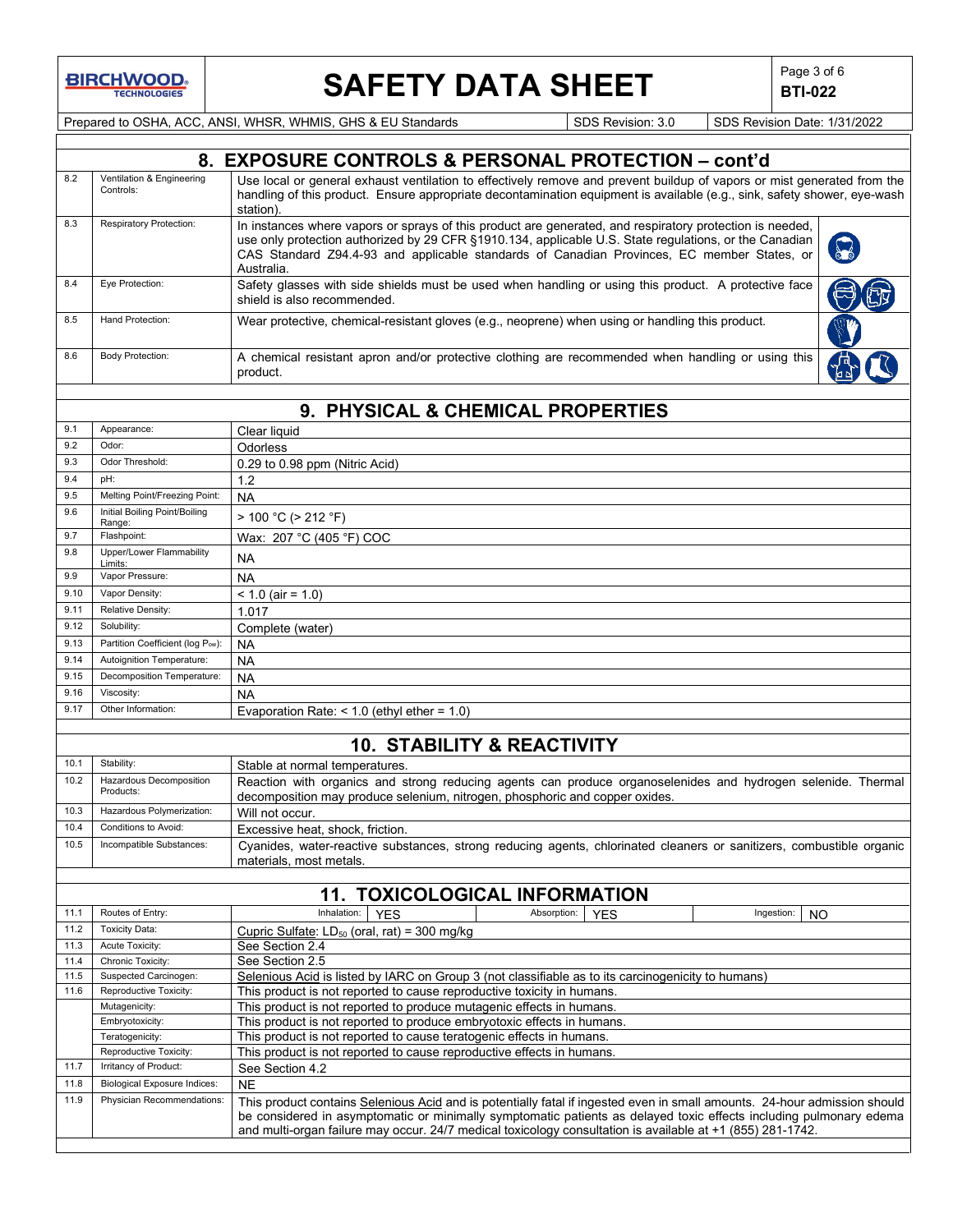**BIRCHWOOD TECHNOLOGIES** 

## **SAFETY DATA SHEET**  $\left|\begin{array}{c} \text{Page 4 of 6} \\ \text{BTI-022} \end{array}\right|$

**BTI-022**

Prepared to OSHA, ACC, ANSI, WHSR, WHMIS, GHS & EU Standards Superinted SDS Revision: 3.0 SDS Revision Date: 1/31/2022

|      | <b>12. ECOLOGICAL INFORMATION</b>                                                         |                                                        |  |  |  |
|------|-------------------------------------------------------------------------------------------|--------------------------------------------------------|--|--|--|
| 12.1 | <b>Environmental Stability:</b><br>There are no specific data available for this product. |                                                        |  |  |  |
| 12.2 | Effects on Plants & Animals:                                                              | There are no specific data available for this product. |  |  |  |
| 12.3 | Effects on Aquatic Life:<br>Very toxic to aquatic life with long lasting effects.         |                                                        |  |  |  |
|      |                                                                                           |                                                        |  |  |  |
|      | <b>13. DISPOSAL CONSIDERATIONS</b>                                                        |                                                        |  |  |  |

|      |                                | <u>TU. DIUF OUAL CONUIDLIVATIONU</u>                                                                                                                                                                                                                     |  |
|------|--------------------------------|----------------------------------------------------------------------------------------------------------------------------------------------------------------------------------------------------------------------------------------------------------|--|
| 13.1 | Waste Disposal:                | Review current local, state and federal laws, codes, statutes and regulations to determine current status and appropriate<br>disposal method for the ingredients listed in Section 2. Any disposal practice must be in compliance with local, state, and |  |
|      |                                | federal laws and regulations. Contact the appropriate agency for specific information. Treatment, transport, storage and<br>disposal of hazardous waste must be provided by a licensed facility or waste hauler.                                         |  |
| 13.2 | <b>Special Considerations:</b> | U.S. EPA Hazardous Waste – Characteristic - Corrosive (D002). Characteristic - Toxic (D010)                                                                                                                                                              |  |

### **14. TRANSPORTATION INFORMATION**

The basic description (ID Number, proper shipping name, hazard class & division, packing group) is shown for each mode of transportation. Additional descriptive information may be required by 49 CFR, IATA/ICAO, IMDG and the CTDGR.

| 14.1 | 49 CFR (GND):        | UN3264, CORROSIVE LIQUIDS, ACIDIC, INORGANIC, N.O.S. (SELENIOUS ACID, NITRIC ACID),<br>8. III. LTD QTY (IP VOL $\leq 5.0$ L)               |  |
|------|----------------------|--------------------------------------------------------------------------------------------------------------------------------------------|--|
| 14.2 | IATA (AIR):          | UN3264, CORROSIVE LIQUIDS, ACIDIC, INORGANIC, N.O.S. (SELENIOUS ACID, NITRIC ACID),<br>8. III. LTD QTY (IP VOL $\leq 0.5$ L)               |  |
| 14.3 | IMDG (OCN):          | UN3264, CORROSIVE LIQUIDS, ACIDIC, INORGANIC, N.O.S. (SELENIOUS ACID, NITRIC ACID),<br>8. III. LTD QTY (IP VOL $\leq 5.0$ L)               |  |
| 14.4 | TDGR (Canadian GND): | UN3264, CORROSIVE LIQUIDS, ACIDIC, INORGANIC, N.O.S. (SELENIOUS ACID, NITRIC ACID),<br>8. III. LTD QTY (IP VOL $\leq 5.0$ L)               |  |
| 14.5 | ADR/RID (EU):        | UN3264, CORROSIVE LIQUIDS, ACIDIC, INORGANIC, N.O.S. (SELENIOUS ACID, NITRIC ACID),<br>8, III, LTD QTY (IP VOL $\leq 5.0$ L)               |  |
| 14.6 | SCT (MEXICO):        | UN3264, LIQUIDOS, CORROSIVOS, ACIDO, INORGANICO, N.E.P. (ACIDO SELENIO, ACIDO<br>NITRICO), 8, III, CANTIDAD LIMITADA (IP VOL $\leq 5.0$ L) |  |
| 14.7 | ADGR (AUS):          | UN3264, CORROSIVE LIQUIDS, ACIDIC, INORGANIC, N.O.S. (SELENIOUS ACID, NITRIC ACID),<br>8, III, LTD QTY (IP VOL $\leq 5.0$ L)               |  |

### **15. REGULATORY INFORMATION**

| 15.1 | <b>SARA Reporting Requirements:</b> | This product contains Nitric Acid, Cupric Sulfate and Selenious Acid, substances subject to SARA Title III, section 313                                                                                                                                                                                                                                                                                                                                                                                                                                                                                                                                                                                                                                                                                                                                                                                                                                                                                                                                                                                                                                                                                                                                             |
|------|-------------------------------------|---------------------------------------------------------------------------------------------------------------------------------------------------------------------------------------------------------------------------------------------------------------------------------------------------------------------------------------------------------------------------------------------------------------------------------------------------------------------------------------------------------------------------------------------------------------------------------------------------------------------------------------------------------------------------------------------------------------------------------------------------------------------------------------------------------------------------------------------------------------------------------------------------------------------------------------------------------------------------------------------------------------------------------------------------------------------------------------------------------------------------------------------------------------------------------------------------------------------------------------------------------------------|
|      |                                     | reporting requirements.                                                                                                                                                                                                                                                                                                                                                                                                                                                                                                                                                                                                                                                                                                                                                                                                                                                                                                                                                                                                                                                                                                                                                                                                                                             |
| 15.2 | <b>SARA TPQ:</b>                    | 302 TPQ (Nitric Acid): 1,000 lbs (454 kg)                                                                                                                                                                                                                                                                                                                                                                                                                                                                                                                                                                                                                                                                                                                                                                                                                                                                                                                                                                                                                                                                                                                                                                                                                           |
| 15.3 | <b>TSCA Inventory Status:</b>       | The components of this product are listed on the TSCA Inventory.                                                                                                                                                                                                                                                                                                                                                                                                                                                                                                                                                                                                                                                                                                                                                                                                                                                                                                                                                                                                                                                                                                                                                                                                    |
| 15.4 | <b>CERCLA Reportable Quantity:</b>  | Selenious Acid: 10 lbs (4.54 kg); Nitric Acid: 1,000 lbs (454 kg); Cupric Sulfate: 10 lbs (4.54 kg)                                                                                                                                                                                                                                                                                                                                                                                                                                                                                                                                                                                                                                                                                                                                                                                                                                                                                                                                                                                                                                                                                                                                                                 |
| 15.5 | Other Federal Requirements:         | <b>NA</b>                                                                                                                                                                                                                                                                                                                                                                                                                                                                                                                                                                                                                                                                                                                                                                                                                                                                                                                                                                                                                                                                                                                                                                                                                                                           |
| 15.6 | Other Canadian Regulations:         | This product has been classified according to the hazard criteria of the HPR and the SDS contains<br>all of the information required by the HPR. The components of this product are listed on the<br>DSL/NDSL. None of the components of this product are listed on the Priorities Substances List.<br>WHMIS Class E (Corrosive Material). WHMIS Class D1 (Materials Causing Immediate and Serious<br>Toxic Effects).                                                                                                                                                                                                                                                                                                                                                                                                                                                                                                                                                                                                                                                                                                                                                                                                                                               |
| 15.7 | State Regulatory Information:       | Selenious Acid is found on the following state criteria lists: Florida Toxic Substances List (FL), Massachusetts Hazardous<br>Substances List (MA), Minnesota Hazardous Substances List (MN), Pennsylvania Right-to-Know List (PA), and<br>Wisconsin Hazardous Substances List (WI).<br>Nitric Acid is found on the following state criteria lists: FL, MA, MN, New Jersey Right-to-Know List (NJ), PA, and<br>Washington Permissible Exposures List (WA).<br>No other ingredients in this product, present in a concentration of 1.0% or greater, are listed on any of the following state<br>criteria lists: California Proposition 65 (CA65), Delaware Air Quality Management List (DE), Florida Toxic Substances<br>List (FL), Massachusetts Hazardous Substances List (MA), Michigan Critical Substances List (MI), Minnesota Hazardous<br>Substances List (MN), New Jersey Right-to-Know List (NJ), New York Hazardous Substances List (NY), Pennsylvania<br>Right-to-Know List (PA), Washington Permissible Exposures List (WA), Wisconsin Hazardous Substances List (WI). This<br>product does not contain any chemicals known to the State of California to cause cancer or other reproductive harm. For<br>more information go to www.P65Warnings.ca.gov. |
| 15.8 | Other Requirements:                 | This product is found on the following inventory lists: Australia - AICS, China – IECSC, Europe – ELINCS/EINEC,<br>Japan – ENCS; Korea – KECI; New Zealand – NZIoC; {Philippines – PICCS; USA – TSCA                                                                                                                                                                                                                                                                                                                                                                                                                                                                                                                                                                                                                                                                                                                                                                                                                                                                                                                                                                                                                                                                |
|      |                                     |                                                                                                                                                                                                                                                                                                                                                                                                                                                                                                                                                                                                                                                                                                                                                                                                                                                                                                                                                                                                                                                                                                                                                                                                                                                                     |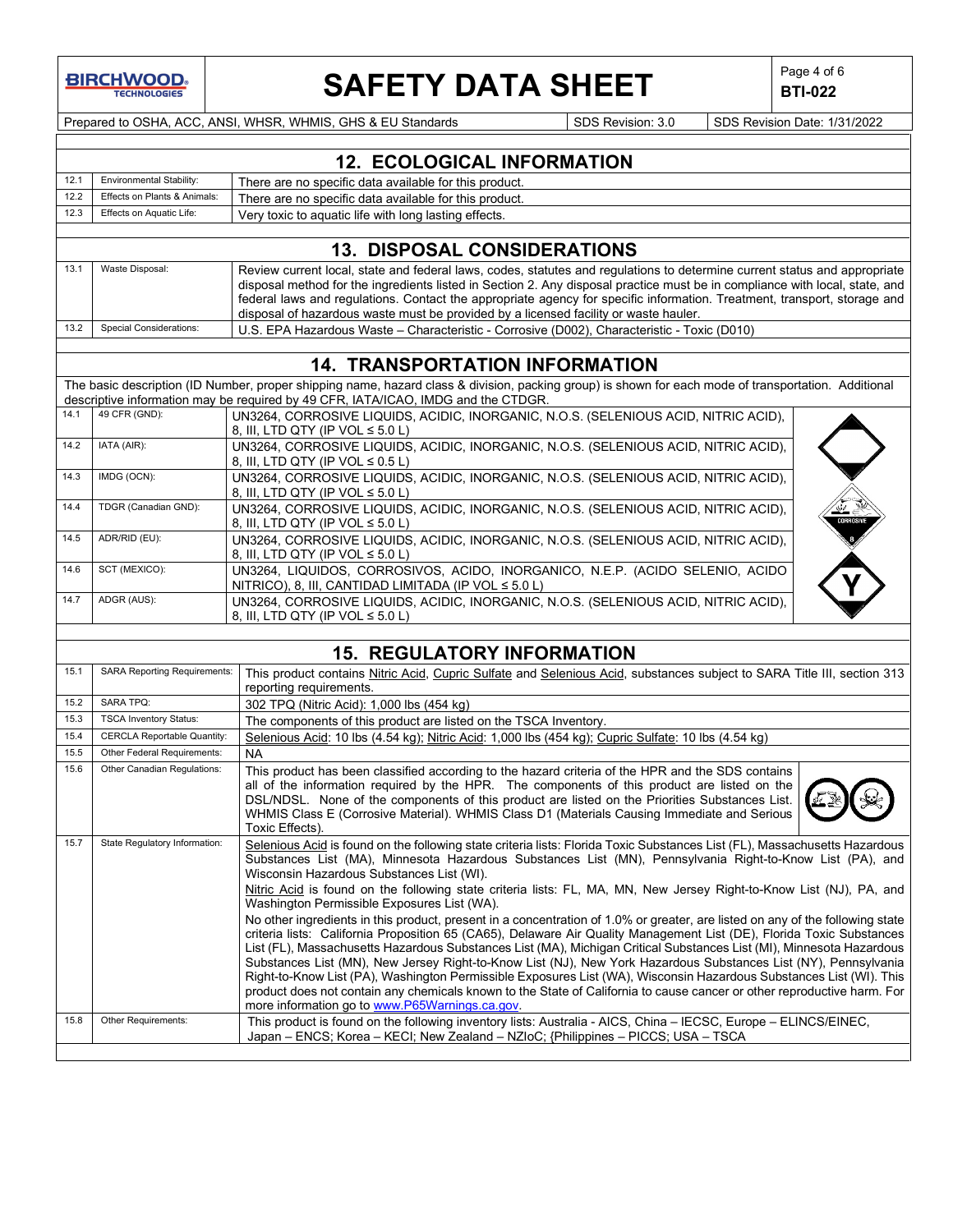**BIRCHWOOD** 

# **SAFETY DATA SHEET**  $\left|\begin{array}{c} \text{Page 5 of 6} \\ \text{BIT-022} \end{array}\right|$

**BTI-022**

Prepared to OSHA, ACC, ANSI, WHSR, WHMIS, GHS & EU Standards Superinted SDS Revision: 3.0 SDS Revision Date: 1/31/2022

|      | <b>16. OTHER INFORMATION</b> |                                                                                                                                                                                                                                                                                                                                                                                                                                                                                                                                                                                                                                                                                                                                                                                                                                                                                                                                                                                                                                                                                                                                                                                                               |                                          |  |  |  |  |  |
|------|------------------------------|---------------------------------------------------------------------------------------------------------------------------------------------------------------------------------------------------------------------------------------------------------------------------------------------------------------------------------------------------------------------------------------------------------------------------------------------------------------------------------------------------------------------------------------------------------------------------------------------------------------------------------------------------------------------------------------------------------------------------------------------------------------------------------------------------------------------------------------------------------------------------------------------------------------------------------------------------------------------------------------------------------------------------------------------------------------------------------------------------------------------------------------------------------------------------------------------------------------|------------------------------------------|--|--|--|--|--|
| 16.1 | Other Information:           | DANGER! TOXIC IF SWALLOWED, CAUSE SEVERE SKIN BURNS OR EYE DAMAGE, MAY CAUSE DAMAGE TO<br>ORGANS THROUGH PROLONGED OR REPEATED EXPOSURE. VERY TOXIC TO AQUATIC LIFE WITH LONG<br>LASTING EFFECTS. Obtain, read, and follow all safety instructions before use. Do not breathe<br>dust/mist/fume/vapor/spray. Wash hands and exposed skin areas with soap and warm water thoroughly after handling. Do<br>not eat, drink, or smoke when using this product. Avoid release to the environment. Wear protective gloves/ protective<br>clothing/ eye protection/ face protection. IF SWALLOWED: Rinse mouth. Do NOT induce vomiting. IF ON SKIN: Take off<br>immediately all contaminated clothing. Immediately rinse with water for several minutes. Wash contaminated clothing<br>before reuse. Specific treatment see section 4 (first aid) of this SDS. IF INHALED: Remover person to fresh air and keep<br>comfortable for breathing. IF IN EYES: Rinse with water for several minutes. Remove contact lenses, if present and easy<br>to do. Continue rinsing. Get emergency help immediately. Specific treatment see section 4 (first aid) of this SDS. Collect<br>spillage. KEEP OUT OF REACH OF CHILDREN. |                                          |  |  |  |  |  |
| 16.2 | Terms & Definitions:         | See last page of this Safety Data Sheet.                                                                                                                                                                                                                                                                                                                                                                                                                                                                                                                                                                                                                                                                                                                                                                                                                                                                                                                                                                                                                                                                                                                                                                      |                                          |  |  |  |  |  |
| 16.3 | Disclaimer:                  | This Safety Data Sheet is offered pursuant to OSHA's Hazard Communication Standard, 29 CFR §1910.1200. Other<br>government regulations must be reviewed for applicability to this product. To the best of ShipMate's & Birchwood<br>Technologies' knowledge, the information contained herein is reliable and accurate as of this date; however, accuracy,<br>suitability or completeness is not quaranteed and no warranties of any type, either expressed or implied, are provided.<br>The information contained herein relates only to the specific product(s). If this product(s) is combined with other materials,<br>all component properties must be considered. Data may be changed from time to time. Be sure to consult the latest<br>edition.                                                                                                                                                                                                                                                                                                                                                                                                                                                      |                                          |  |  |  |  |  |
| 16.4 | Prepared for:                | <b>Birchwood Technologies</b><br>7900 Fuller Road<br>Eden Prairie, MN 55344 USA<br>Tel: +1 (952) 937-7900<br>Fax: +1 (952) 937-7979<br>http://www.birchwoodtechnologies.com                                                                                                                                                                                                                                                                                                                                                                                                                                                                                                                                                                                                                                                                                                                                                                                                                                                                                                                                                                                                                                   | <b>BIRCHWOOD</b><br><b>TECHNOLOGIES</b>  |  |  |  |  |  |
| 16.5 | Prepared by:                 | ShipMate, Inc.<br>P.O. Box 787<br>Sisters, Oregon 97759-0787 USA<br>Tel: +1 (310) 370-3600<br>Fax: +1 (310) 370-5700<br>http://www.shipmate.com                                                                                                                                                                                                                                                                                                                                                                                                                                                                                                                                                                                                                                                                                                                                                                                                                                                                                                                                                                                                                                                               | Dangerous Goods<br>Training & Consulting |  |  |  |  |  |